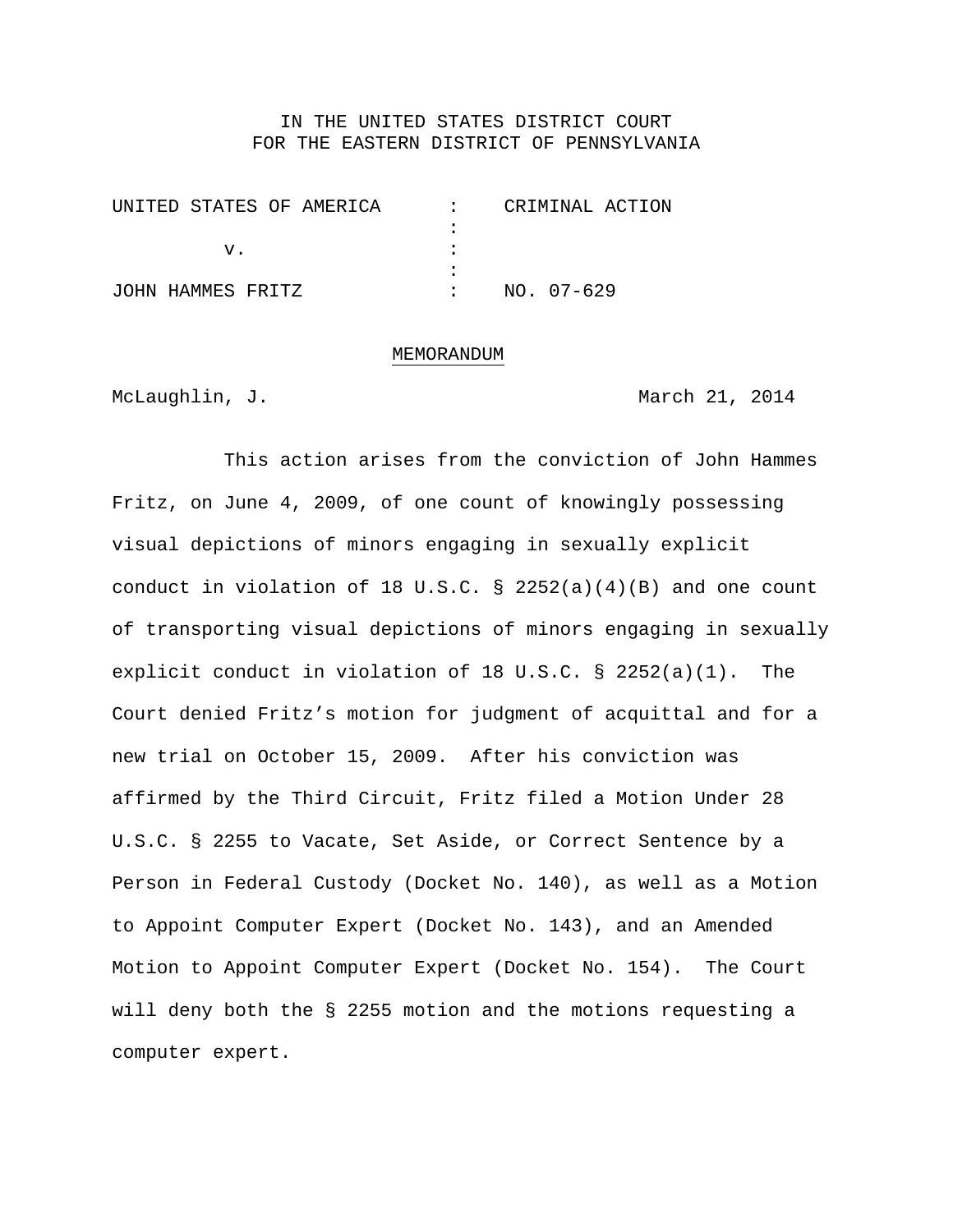# I. Background<sup>1</sup>

 $\overline{a}$ 

 Fritz was indicted on October 4, 2007, for possession of child pornography. The grand jury issued a superseding indictment on March 6, 2008, adding a count of transportation of child pornography.

 Fritz retained Todd Henry, Esq. to represent him. On May 30, 2008, Fritz terminated Henry's representation and retained Douglas P. Earl, Esq. On June 30, 2008, the Court held a colloquy with Fritz concerning his request to represent himself in this matter. The Court stressed to Fritz the dangers of representing himself, especially in light of the severe mandatory punishment for a violation of the sections of the statute with which he was charged. The Court found after extensive questioning that Fritz had knowingly and voluntarily waived his right to counsel.

 The Court then held a series of twelve status conferences with government counsel, Fritz, and his standby counsel, Earl, on the following dates: July 10, 2008; September 10, 2008; October 6, 2008; December 22, 2008; December 30, 2008; January 5, 2009; February 20, 2009; April 8, 2009; April 27,

<sup>&</sup>lt;sup>1</sup> The Court incorporates in this section many of the facts as stated in its decision dated October 15, 2009 (Docket No. 117).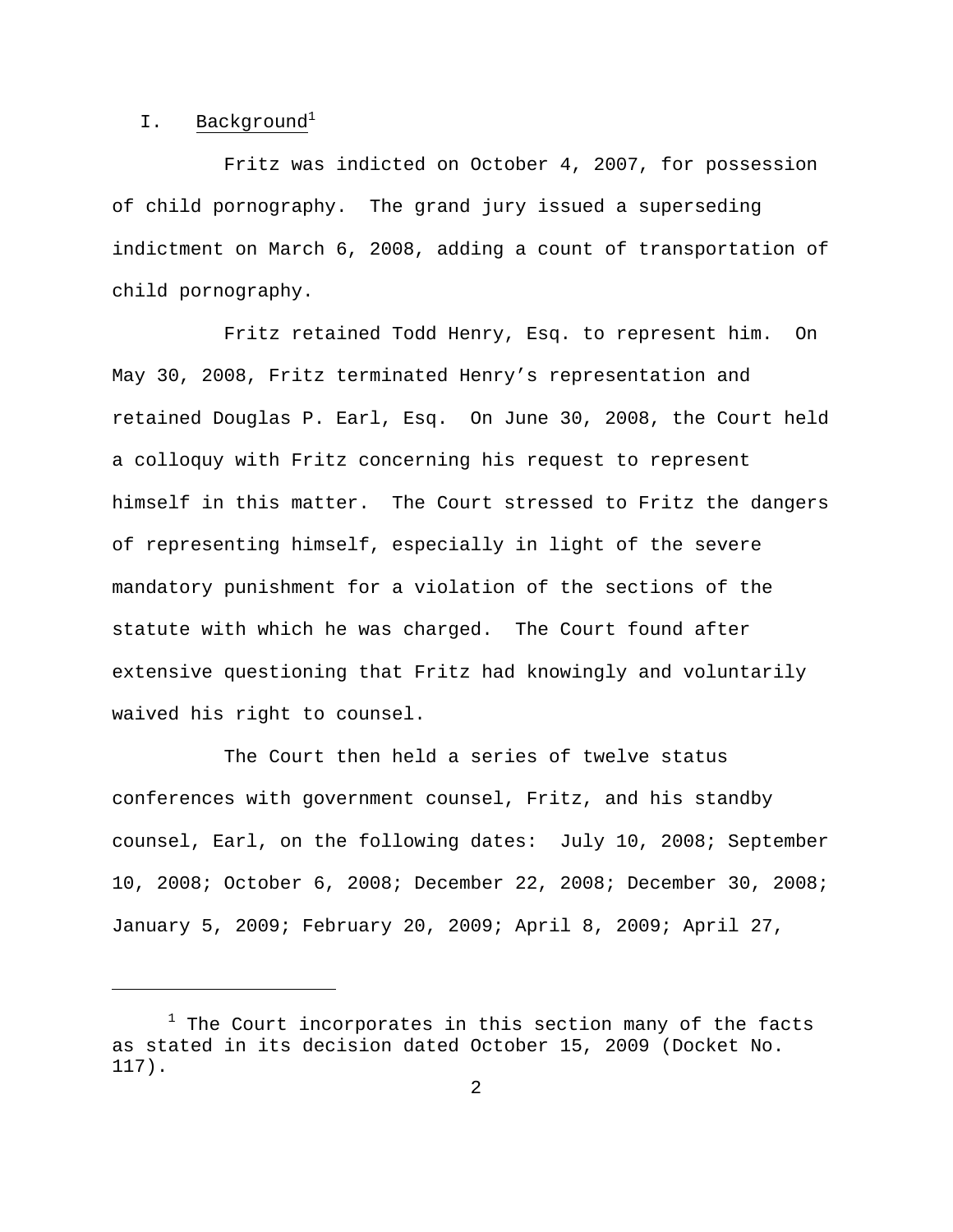2009; May 11, 2009; May 22, 2009; and May 29, 2009. Transcripts of all of these conferences and hearings are available.

 The Court closely monitored the case during these conferences. The Court discussed the status of discovery and various scheduling issues during the conferences. On September 10, 2008, out of an abundance of caution, the Court ordered a competency evaluation of the defendant. Dr. Pogos Voskanian submitted a competency evaluation dated September 15, 2008, finding the defendant competent. At the October 6, 2008 conference, the Court accepted the report with no objection from either party and found the defendant competent.

 At a conference with the Court on May 22, 2009, for the first time, the defendant brought up the fact that he may want to retain an expert. He had never raised this issue before in any of the twelve conferences that the Court held. Fritz did not specifically ask for a continuance of the trial, nor did he explain to the Court how or when he would get an expert. The Court was never presented with any proposal with respect to any expert.

 Trial started on June 1, 2009, and the jury returned its verdict on June 4, 2009. On June 9, 2009, Fritz filed a motion for judgment of acquittal and for a new trial, which was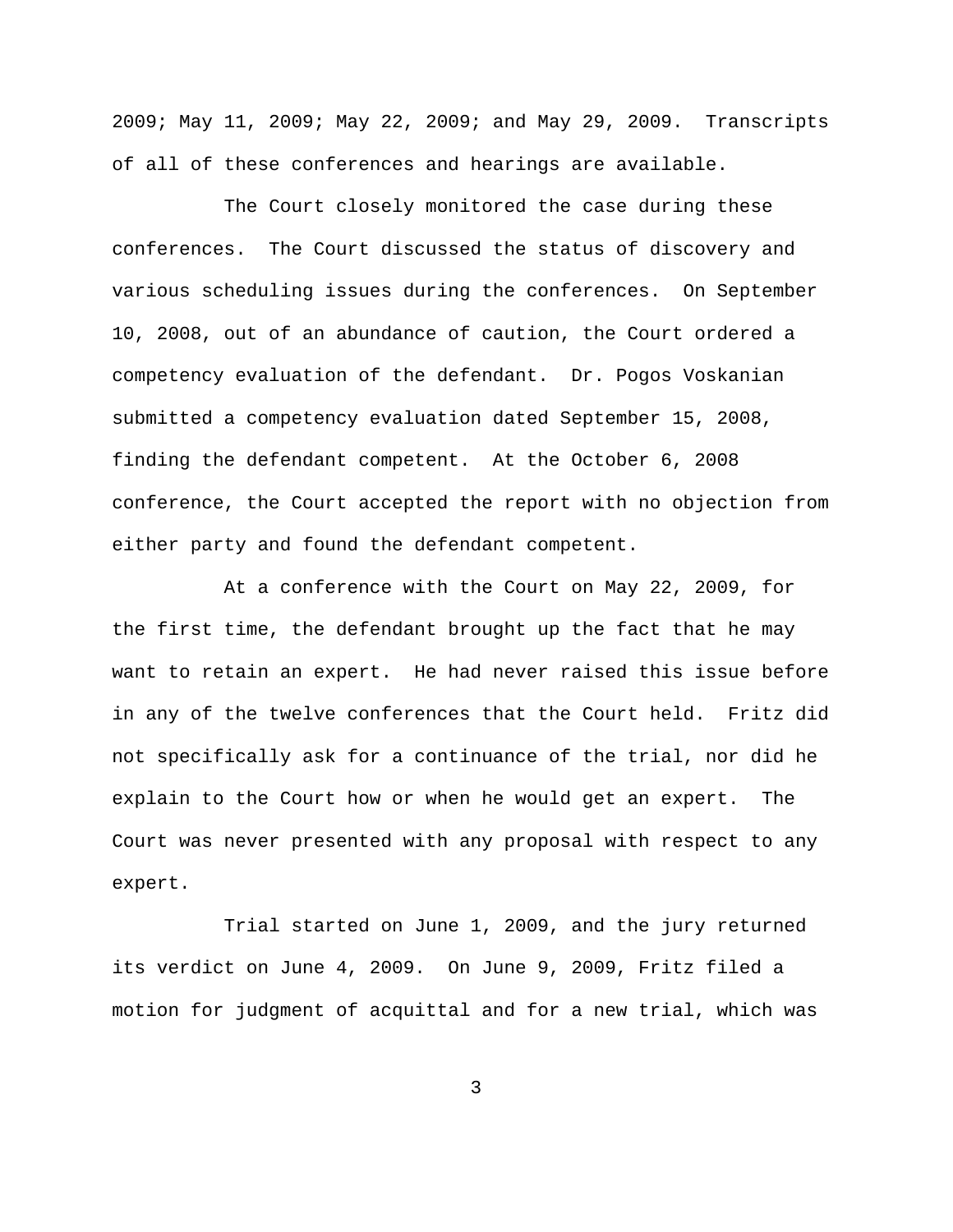denied on October 15, 2009. Fritz was sentenced on October 23, 2009.

 Fritz appealed, and the Third Circuit affirmed his conviction in 2011. On direct appeal, the panel addressed the single issue raised by Fritz: the sufficiency of the evidence. United States v. Fritz, 453 F. App'x 204, 205 (3d Cir. 2011). Fritz admits that sufficiency of the evidence was the only ground raised on appeal. See Def.'s Mot. at 2, ECF No. 140.

 Fritz then filed this motion under 28 U.S.C. § 2255 to vacate, set aside, or correct the sentence of a person in federal custody, on November 26, 2012. Fritz filed a motion to appoint a computer expert on February 12, 2013, and amended that motion on October 22, 2013.

### II. Discussion

# A. Motion Under 28 U.S.C. § 2255 to Vacate, Set Aside, or Correct Sentence by a Person in Federal Custody

 Fritz argues that he was denied due process of law when his pre-trial request for a computer expert was denied. This issue, however, was not raised on appeal. Because Fritz did not raise that issue on direct appeal, and Fritz does not here make claims of actual innocence or attempt to show the existence of cause and prejudice, the Court concludes that his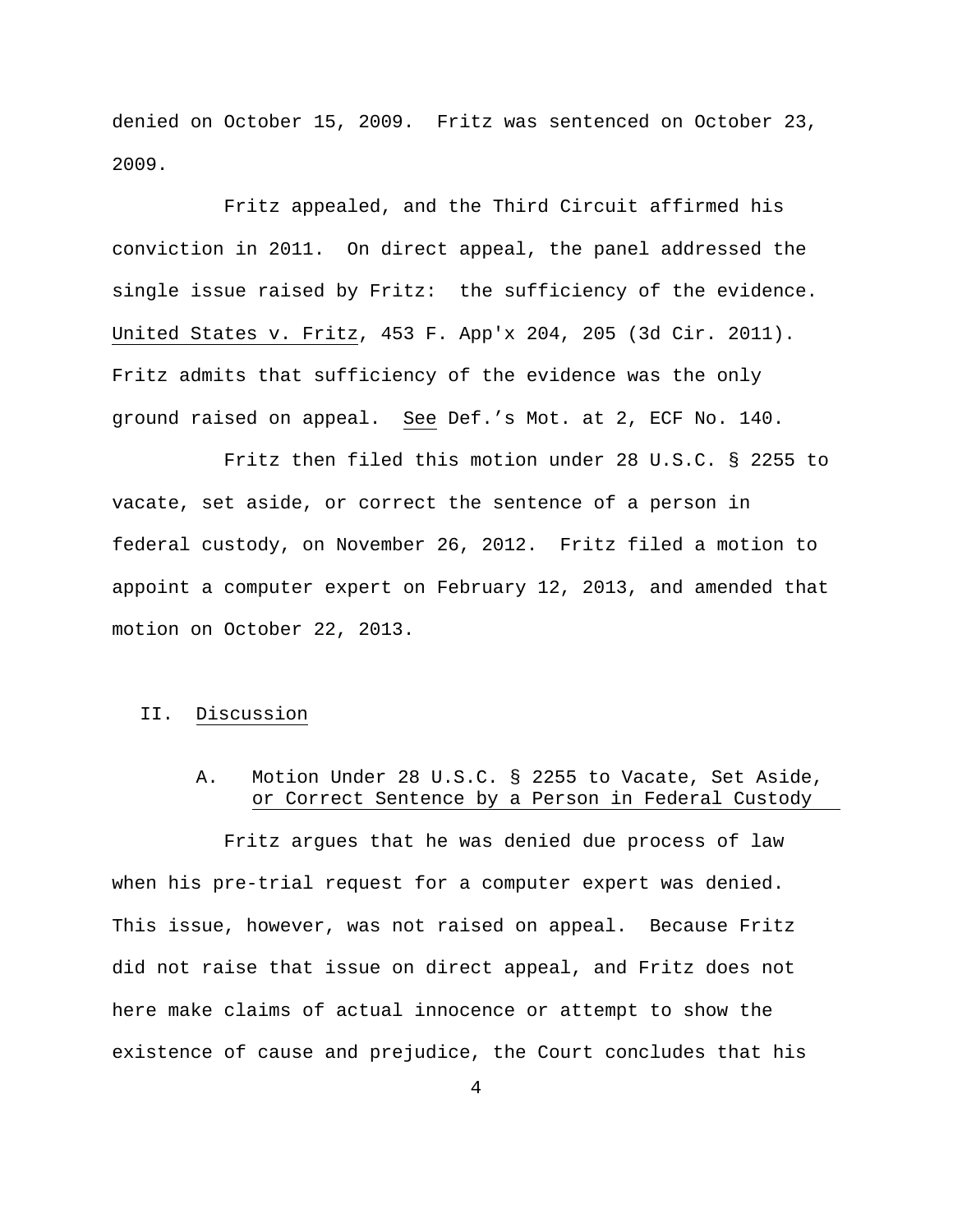due process claim is procedurally defaulted. Even considered on the merits, Fritz's due process claim would not succeed because Fritz has not argued how an expert would have changed the outcome of his trial or sentencing.

 Fritz also claims that his appellate counsel was ineffective for failing to appeal the Court's denial of his request for an appointment of an expert and failing to appeal the Court's admission of certain images and videos of children engaged in sexually explicit conduct. Fritz had extended status conferences with the Court but raised his request for an expert, without an accompanying proposal, at the eleventh hour before trial. His appellate counsel's choice to refrain from raising the appointment of an expert on appeal was not ineffective. Furthermore, the government's use of photographs and videos at trial was limited and highly relevant, and appellate counsel was not ineffective in declining to raise that issue on appeal.

#### 1. Due Process

 Section 2255 permits a Court to vacate, correct, or set aside a sentence that "was imposed in violation of the Constitution or laws of the United States, or that the court was without jurisdiction to impose such sentence, or that the sentence was in excess of the maximum authorized by law, or is

 $\sim$  5  $\sim$  5  $\sim$  5  $\sim$  5  $\sim$  5  $\sim$  5  $\sim$  5  $\sim$  5  $\sim$  5  $\sim$  5  $\sim$  5  $\sim$  5  $\sim$  5  $\sim$  5  $\sim$  5  $\sim$  5  $\sim$  5  $\sim$  5  $\sim$  5  $\sim$  5  $\sim$  5  $\sim$  5  $\sim$  5  $\sim$  5  $\sim$  5  $\sim$  5  $\sim$  5  $\sim$  5  $\sim$  5  $\sim$  5  $\sim$  5  $\sim$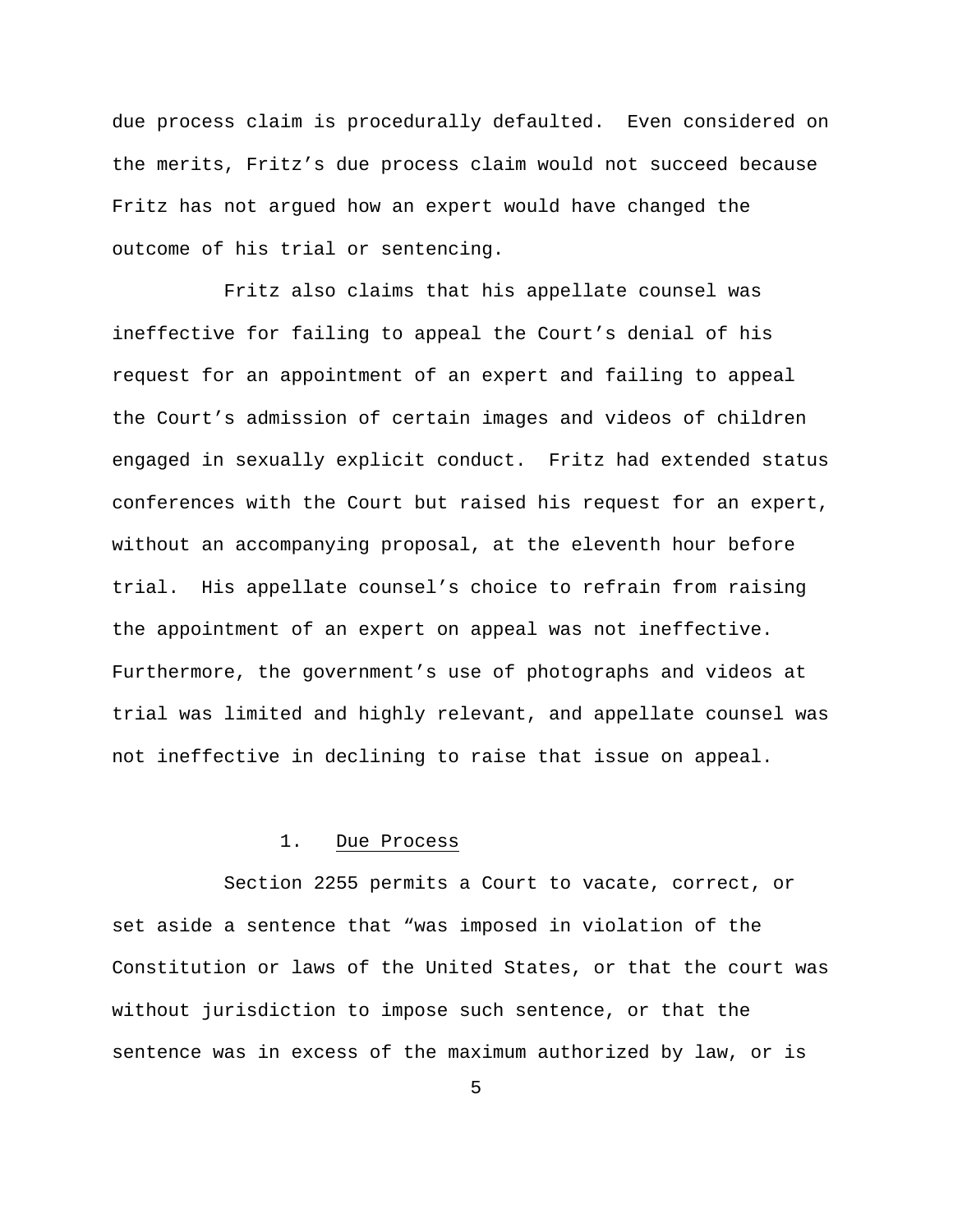otherwise subject to collateral attack . . . ." 28 U.S.C. § 2255(a). Courts have found that a federal sentence is unconstitutional and hence vulnerable to a § 2255 attack, despite a valid conviction, if the sentence results from the denial of a procedural right protected by the Due Process Clause of the Fifth Amendment. See United States v. Vancol, 778 F. Supp. 219, 222 (D. Del. 1991), aff'd, 970 F.2d 901 (3d Cir. 1992). The Supreme Court has noted, however, that § 2255 "does not encompass all claimed errors in conviction and sentencing." United States v. Addonizio*,* 442 U.S. 178, 185 (1979).

 "Because collateral review under § 2255 is not a substitute for direct review, a movant ordinarily may only raise claims in a 2255 motion that he raised on direct review." Hodge v. United States*,* 554 F.3d 372, 378-79 (3d Cir. 2009) (citing Bousley v. United States*,* 523 U.S. 614, 621 (1998)). Claims that are not raised on direct appeal are "procedurally defaulted" and cannot be used to collaterally attack a sentence unless a movant "can prove either that he is actually innocent of the crime for which he was convicted, or that there is a

 $\sim$  6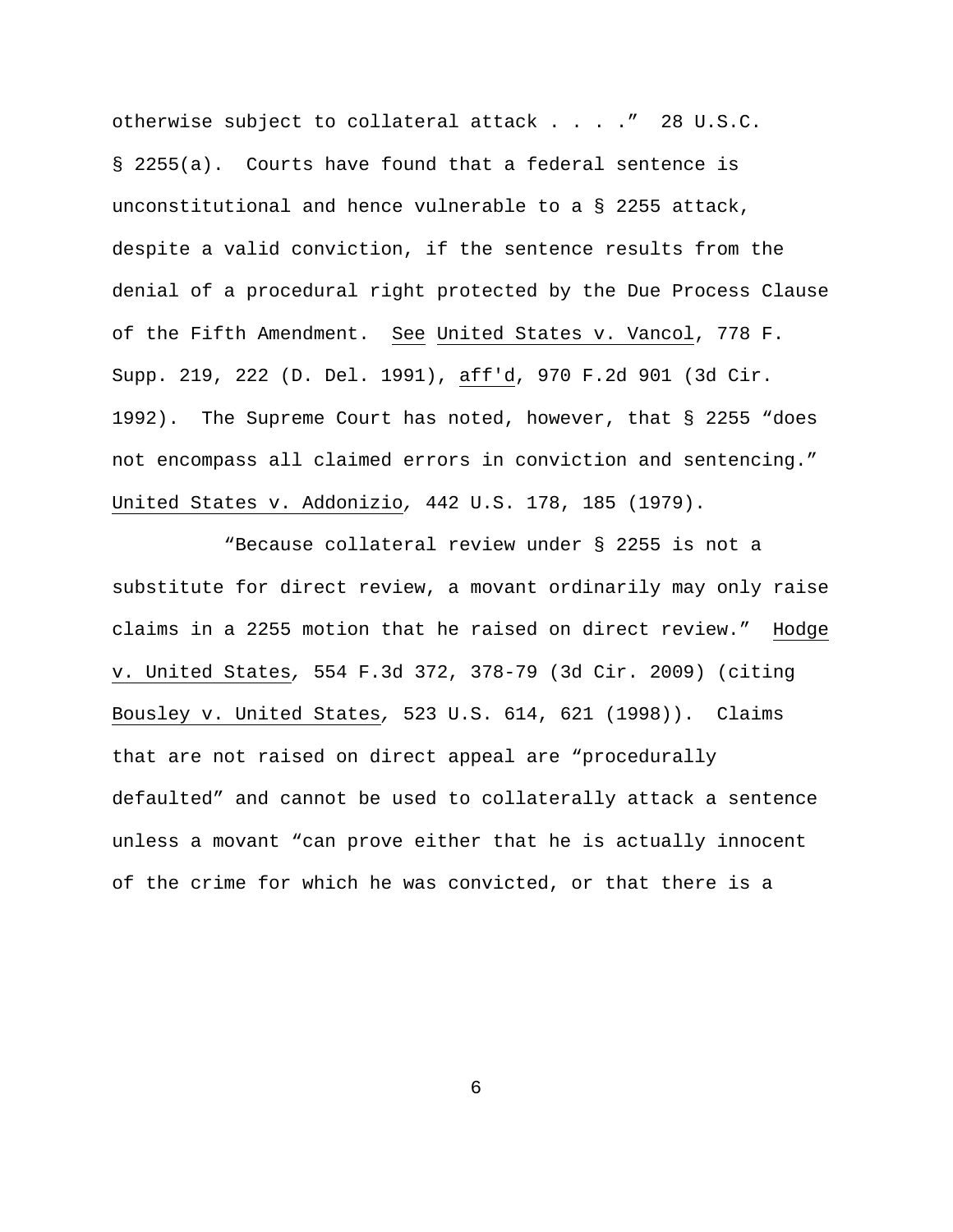valid cause for the default, as well as prejudice resulting from the default." Id. at 379 (citing Bousley, 523 U.S. at 622).<sup>2</sup>

 Cause can be established by showing some external impediment to the defendant's timely assertion of the claim, typically either governmental interference or ineffective assistance of counsel. $^3$  Prejudice is established if there is a reasonable probability that the result of the trial would have been different. Strickler v. Greene, 527 U.S. 263, 289 (1999); see also Williams v. United States, No. 07-2684, 2008 WL 474112, at \*6 (D.N.J. Feb. 19, 2008); D'Amario v. United States, 403 F. Supp. 2d 361, 374-75 (D.N.J. 2005). A movant who cannot show the cause and prejudice necessary to avoid procedural default may still overcome the bar on relief if he can demonstrate that for the Court to deny relief would be a miscarriage of justice. This exception only applies if the prisoner can make a persuasive demonstration that he is innocent. 3 Charles Alan

 $2$  The Court is not required to raise the issue of procedural default sua sponte, but the Court has discretion to do so. See United States v. MacEwan, No. 04-262, 2008 WL 862396, at \*10 n.5 (E.D. Pa. Mar. 31, 2008); Langston v. United States, 105 F. Supp. 2d 419, 422 n.2 (E.D. Pa. 2000) (citing Smith v. Horn*,* 120 F.3d 400, 408–09 (3d Cir. 1997)).

<sup>&</sup>lt;sup>3</sup> This ineffectiveness must rise to the level of a Sixth Amendment constitutional violation. Hodge, 554 F.3d at 379.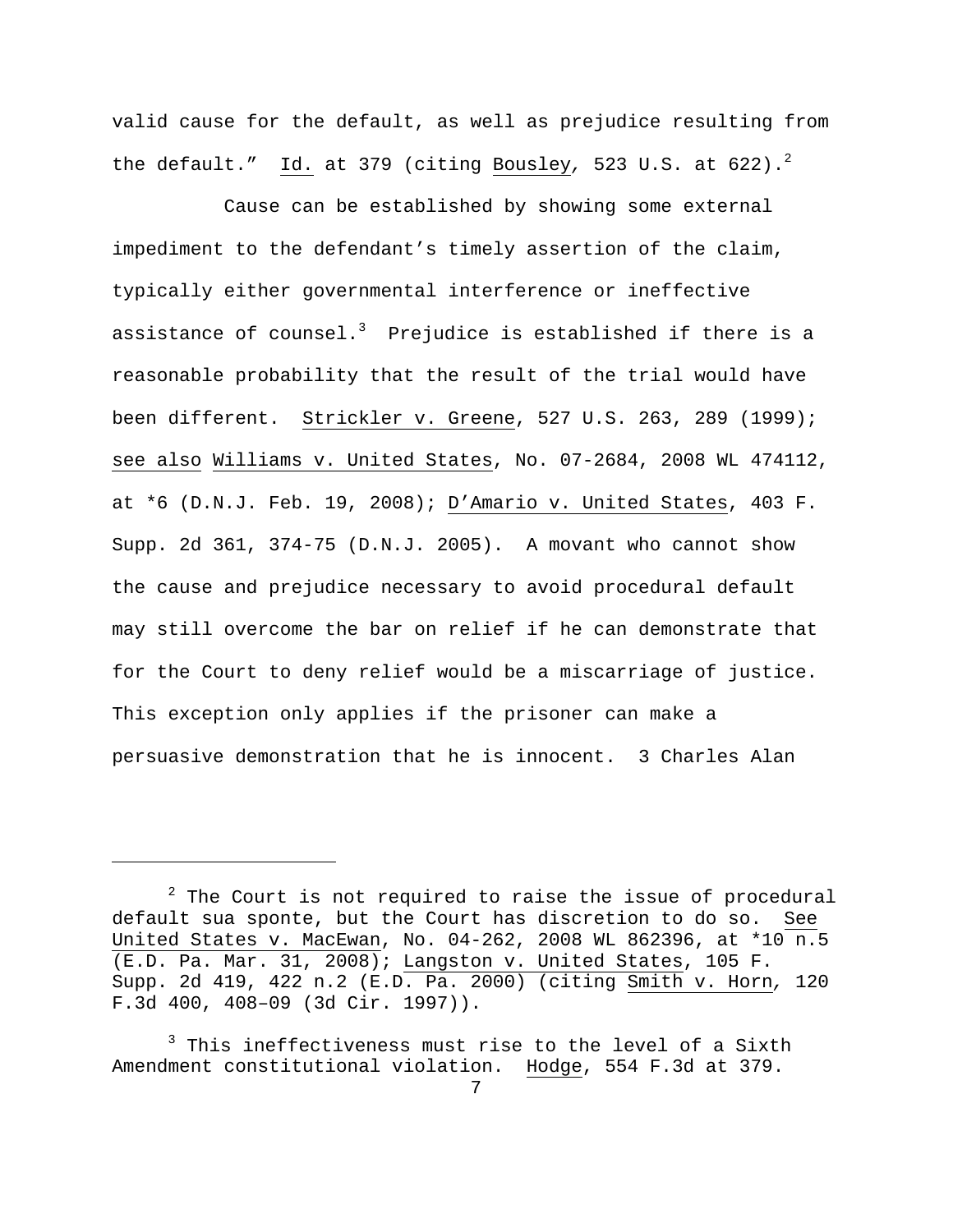Wright & Sarah N. Welling, Federal Practice & Procedure: Criminal § 631, at 699-700 (4th ed. 2011).

 Ineffective assistance of counsel claims can be raised for the first time in a § 2255 petition without the need to satisfy the cause and prejudice test. See Levan v. United States, 128 F. Supp. 2d 270, 279 n.13 (E.D. Pa. 2001); see also United States v. Rieger*,* 942 F.2d 230, 235–36 (3d Cir. 1991). Therefore, if a movant brings both an ineffective assistance of counsel claim and a due process claim under § 2255, neither of which were raised on direct appeal, the Court need not conduct a procedural default analysis as to the ineffectiveness claim. The Court may, however, consider whether the movant procedurally defaulted his due process claim. See United States v. Zwick, No. 07-425, 2011 WL 666182, at \*9 (W.D. Pa. Feb. 14, 2011).

 Fritz argues that he was denied due process of law when his pre-trial request for a computer expert was denied. Fritz admits in his § 2255 motion that he did not raise his due process claim on appeal. $^4\;$  Fritz makes no claims of actual innocence, and he also fails to address whether cause and

<sup>4</sup> Fritz could have brought his due process claim on direct appeal, even though his ineffectiveness claim is disfavored on direct appeal. Zwick, 2011 WL 666182, at \*9 (citing United States v. Ausburn*,* 502 F.3d 313, 327 (3d Cir. 2007) (holding that "our appellate review is broad enough to police any violations of due process")).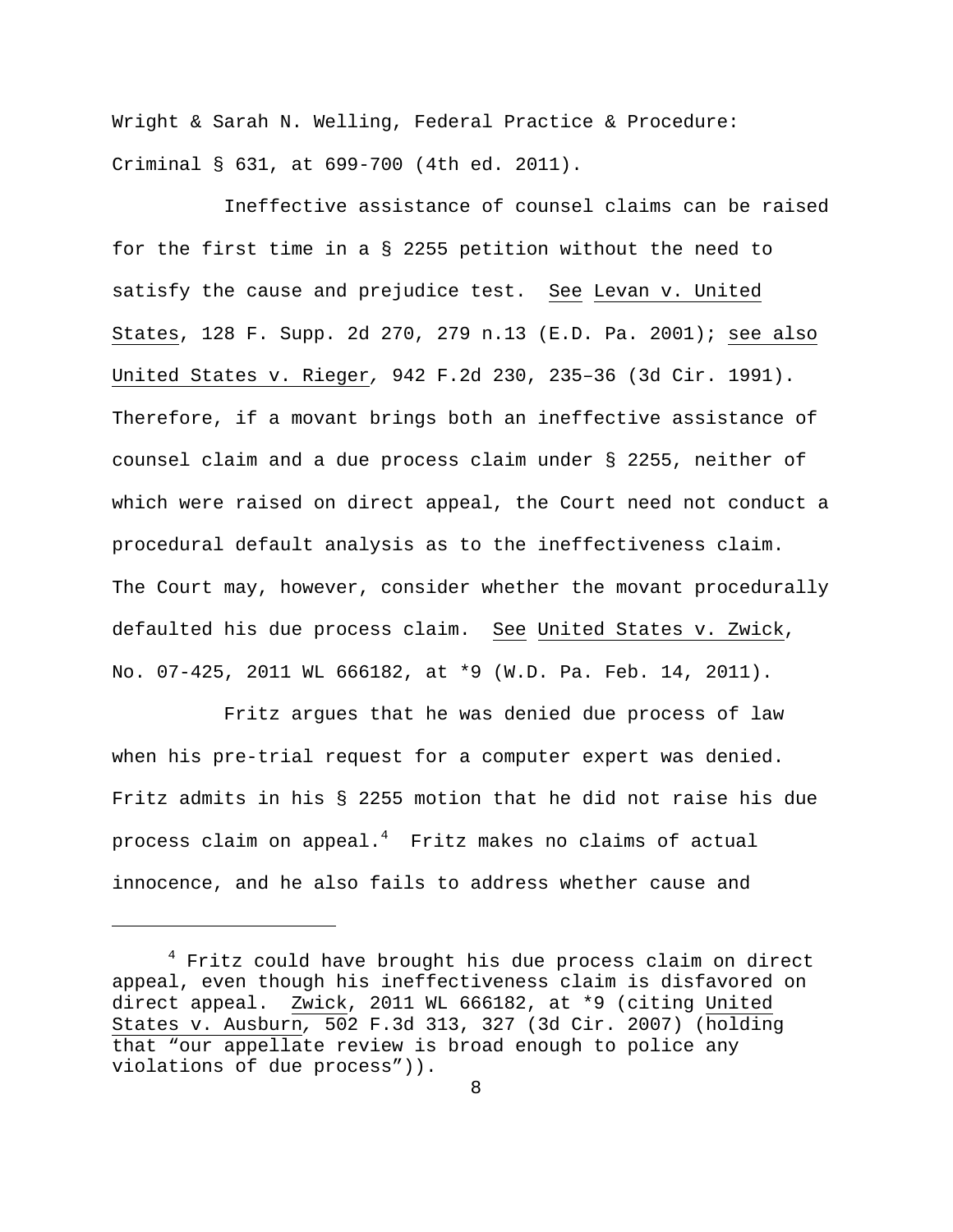prejudice exist here to prevent procedural default. The Court concludes that Fritz's due process claim has been procedurally defaulted.

 Because the Court concludes that Fritz's direct due process claim was procedurally defaulted, the due process issue can only be raised at this stage through an argument that appellate counsel was ineffective for failing to raise the issue on appeal. In his § 2255 motion, Fritz did raise the question of whether appellate counsel was ineffective for failing to raise the computer expert issue. The Court explains below why it was not ineffective for counsel to decline to raise the due process issue on appeal. Mainly, Fritz cannot show that there is a reasonable probability that the result of the trial would have been different. Fritz admits as much:

[A] dispositive answer as to the question of exactly what prejudice [Fritz] suffered is dependent upon what a defense expert would have contributed at trial. And this, in turn, is dependent on an expert now being appointed to examine Agent Sullivan's report and [Fritz's] computer and testify about his findings at an evidentiary hearing on these proceedings.

Def.'s Reply Br. at 27, ECF No. 151. Such a finding of prejudice is speculative, at best.

 Even on its merits, Fritz cannot prove a due process violation here. A similar due process claim was raised in Rogers v. United States, No. 07-7179, 2012 WL 225805 (S.D.N.Y.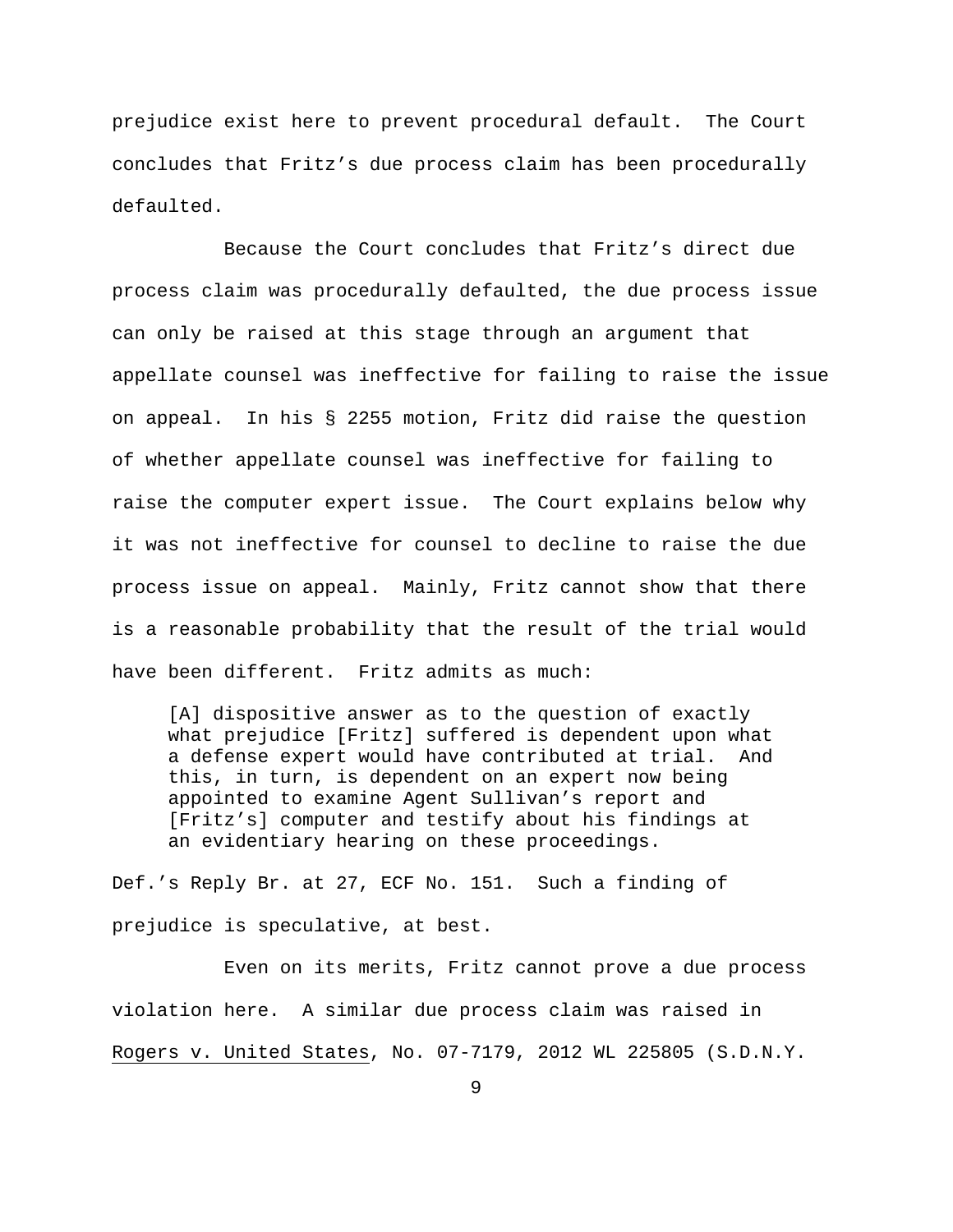Jan. 11, 2012). There, Rogers was convicted on two counts of advertising to receive, exchange, and distribute child pornography and one count of transporting child pornography by computer. After his conviction was affirmed, Roberts filed a § 2255 motion, including a due process claim. Id. at \*1. Roberts argued that he was denied due process of law because the trial court refused his request to retain a computer expert and a sentencing mitigation specialist and denied him access to a second computer expert. The Court found that there was "no evidence in the record of any refusal by [the judge] to permit computer experts." Id. at \*4. Furthermore, "even if [the judge] erred in refusing Rogers' request for a computer expert and delayed access to a second computer expert, such error was harmless." Id. The error was harmless because Rogers provided no argument in his § 2255 motion as to how a computer expert would have changed the outcome of his trial or sentencing.  $Id.^5$ 

 The Court finds the reasoning in Rogers to be persuasive here. Fritz's request for an expert was made without details of how or when he would retain one, and Fritz submitted no proposal. Even at this late date, Fritz's arguments that an

<sup>&</sup>lt;sup>5</sup> With regard to the related ineffectiveness argument, the Court found that "to the extent that Rogers challenges counsel's failure to raise this issue on direct appeal, counsel's decision was reasonable." 2012 WL 225805, at \*4.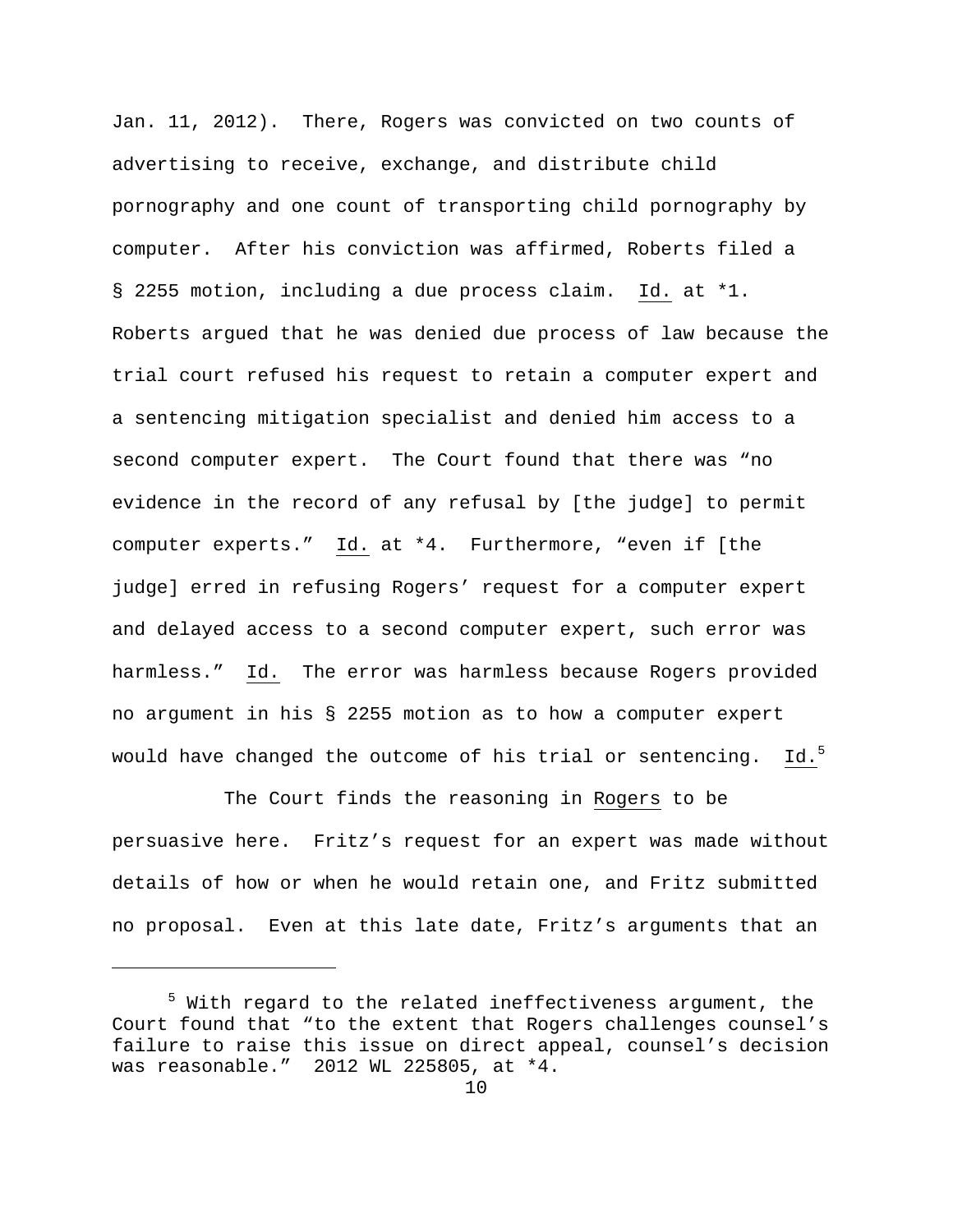expert's investigation could have contributed to his defense at trial, or his sentencing, are speculative. Accordingly, Fritz has not demonstrated that he was denied due process when his request for a computer expert soon before trial, without detail and after numerous other status conferences, was rejected.

## 2. Ineffective Assistance of Counsel

 In order to prove ineffective assistance of counsel, a defendant must meet the requirements of both prongs of the test set forth by the Supreme Court in Strickland v. Washington*,* 466 U.S. 668 (1984). The defendant must first show that his attorney's actions fell below "an objective standard of reasonableness" so that he was not "functioning as the 'counsel' guaranteed by the Sixth Amendment." Id. at 687–88. Second, the defendant must show prejudice from his attorney's errors: a "reasonable probability that, but for counsel's unprofessional errors, the result of the proceeding would have been different." Id. at 694. A reasonable probability means a probability "sufficient to undermine confidence in the outcome." Id. The proven errors must be so serious that the defendant was deprived of "a trial whose result is reliable." Id. at 687.

 Fritz claims that his appellate counsel was ineffective for failing to appeal the Court's denial of his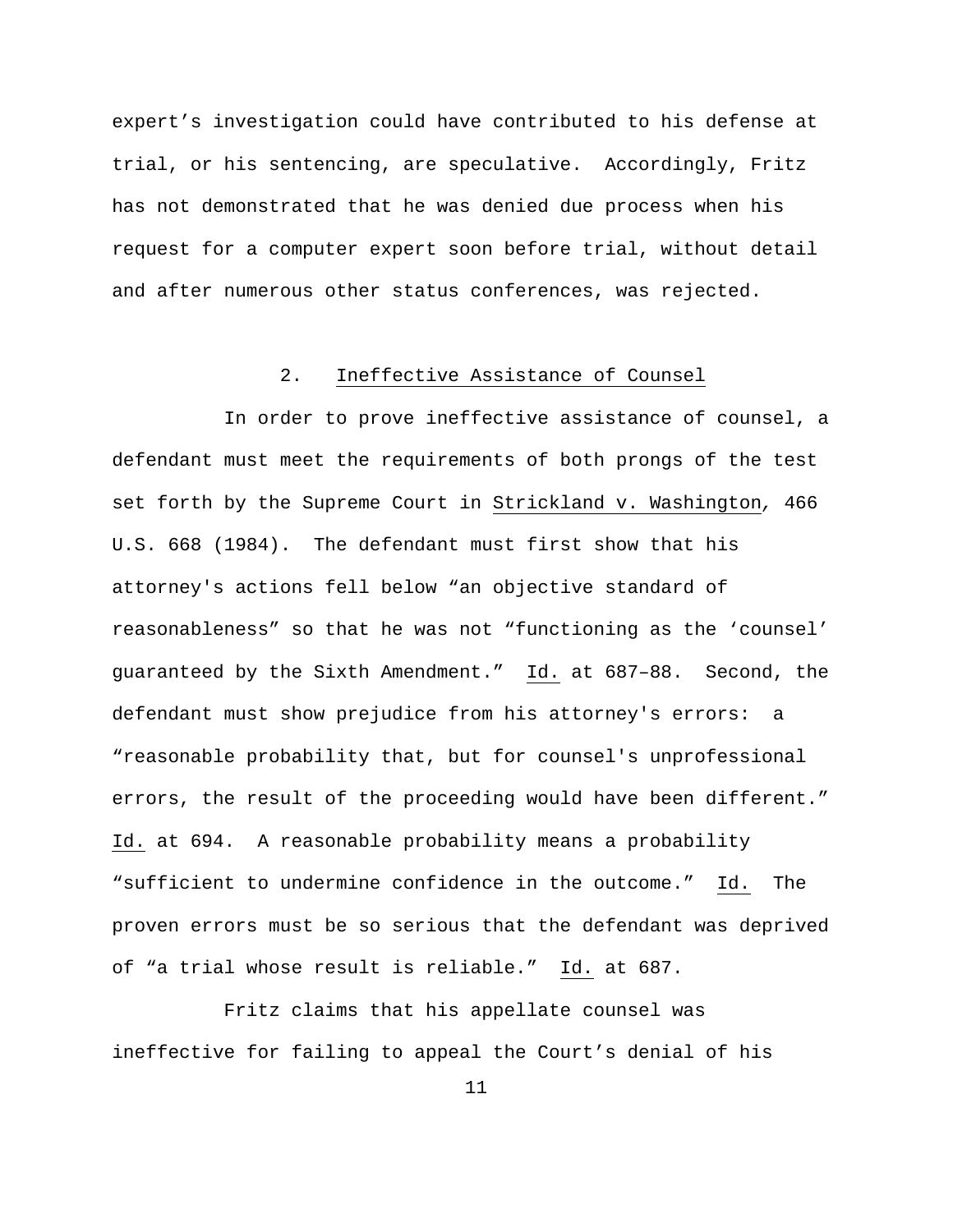request for an appointment of an expert and failing to appeal the Court's admission of certain images and videos of children engaged in sexually explicit conduct. $^6$  The Court concludes that his counsel was not ineffective.

#### a. Expert

The Court considered in its October 15, 2009 decision denying Fritz's motion for judgment of acquittal and for a new trial whether Fritz was prejudiced by not having an expert. In that decision, the Court described the process leading up to Fritz's trial. The Court has also incorporated those relevant facts in this decision. The Court described its efforts to convince Fritz to allow the Court to appoint counsel for him. However, Fritz refused. The Court also described a series of twelve status conferences that the Court had with Fritz and government counsel during which the Court closely monitored discovery and all aspects related to the trial.

 $^6$  In his motion, Fritz emphasized that Earl, as his standby trial counsel, did not champion his request for an expert or raise the issue of an expert on appeal. The cases Fritz cites where trial counsel is found ineffective for failure to hire an expert are not relevant here, however. Fritz was pro se at trial, and only Earl's performance at the appellate level can be at issue in any ineffectiveness claims. Def.'s Reply Br. at 17- 23, ECF Nos. 150-1, 151.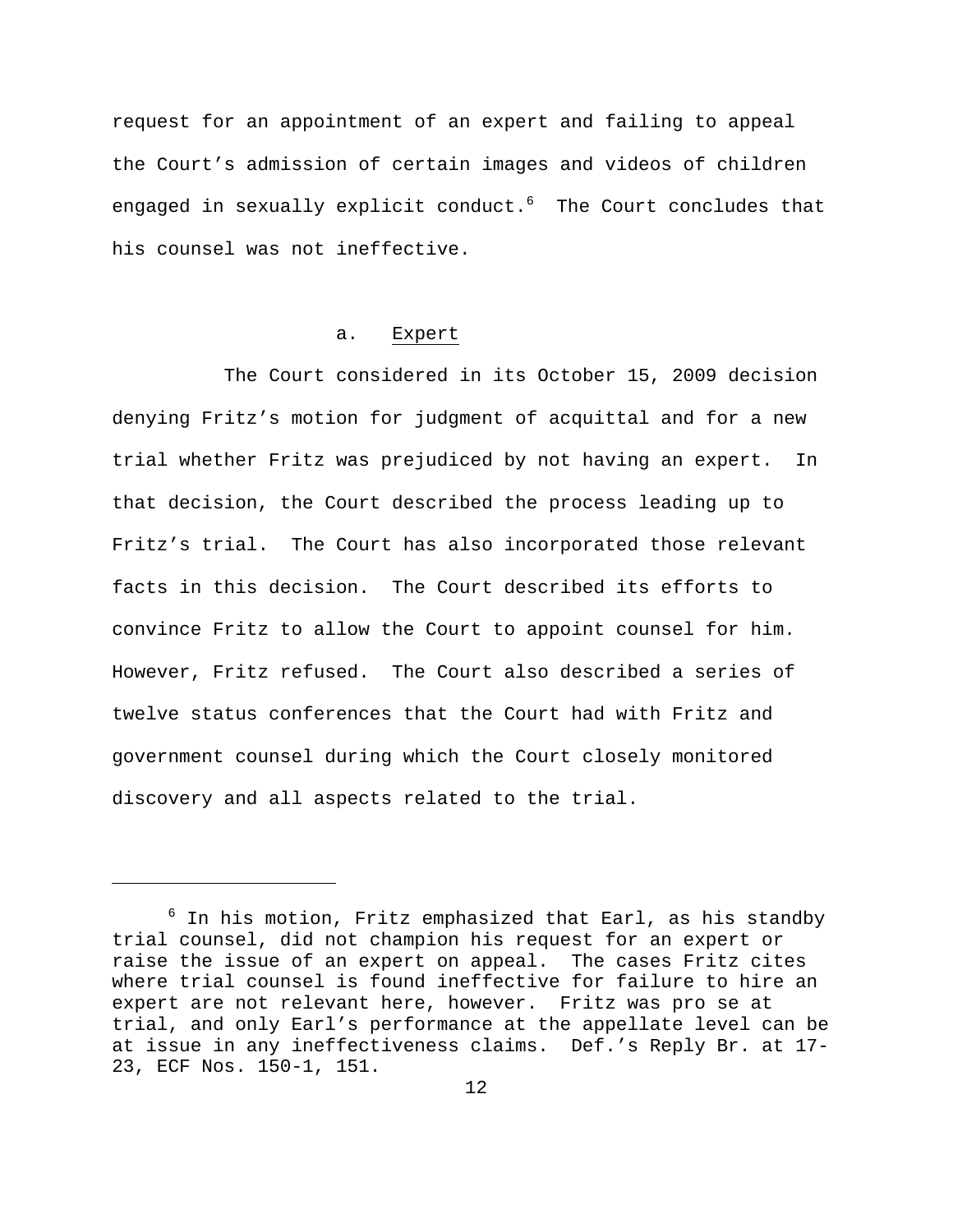It was not until May 22, 2009, nine days before the trial date that had been continued on several occasions, that Fritz brought up the notion of retaining an expert. He had never raised that issue before, however, at any of the twelve conferences that the Court had held. He did not specifically ask for a continuance of the trial or explain to the Court how or when he would obtain an expert. The Court was never presented with any proposal with respect to any expert. The government contends, in its opposition to the § 2255 motion, that the mention of an expert by Fritz at the last minute was a delaying tactic. It may certainly have been such. The defendant certainly never raised it before that date.

 In its October 15, 2009 decision, the Court considered whether the defendant was prejudiced by not having an expert and whether he had ever properly asked for one. The defendant never explained why he was not able to obtain an expert over the year preceding his trial. There was no basis for the Court to think that an expert would even be helpful to the defendant. The defendant never articulated what he wanted the expert to do or what kind of expert opinions he thought might be helpful. Fritz demonstrated substantial knowledge and experience with computers during the trial. Fritz failed to explain how an expert would have been any more effective than he was when he cross-examined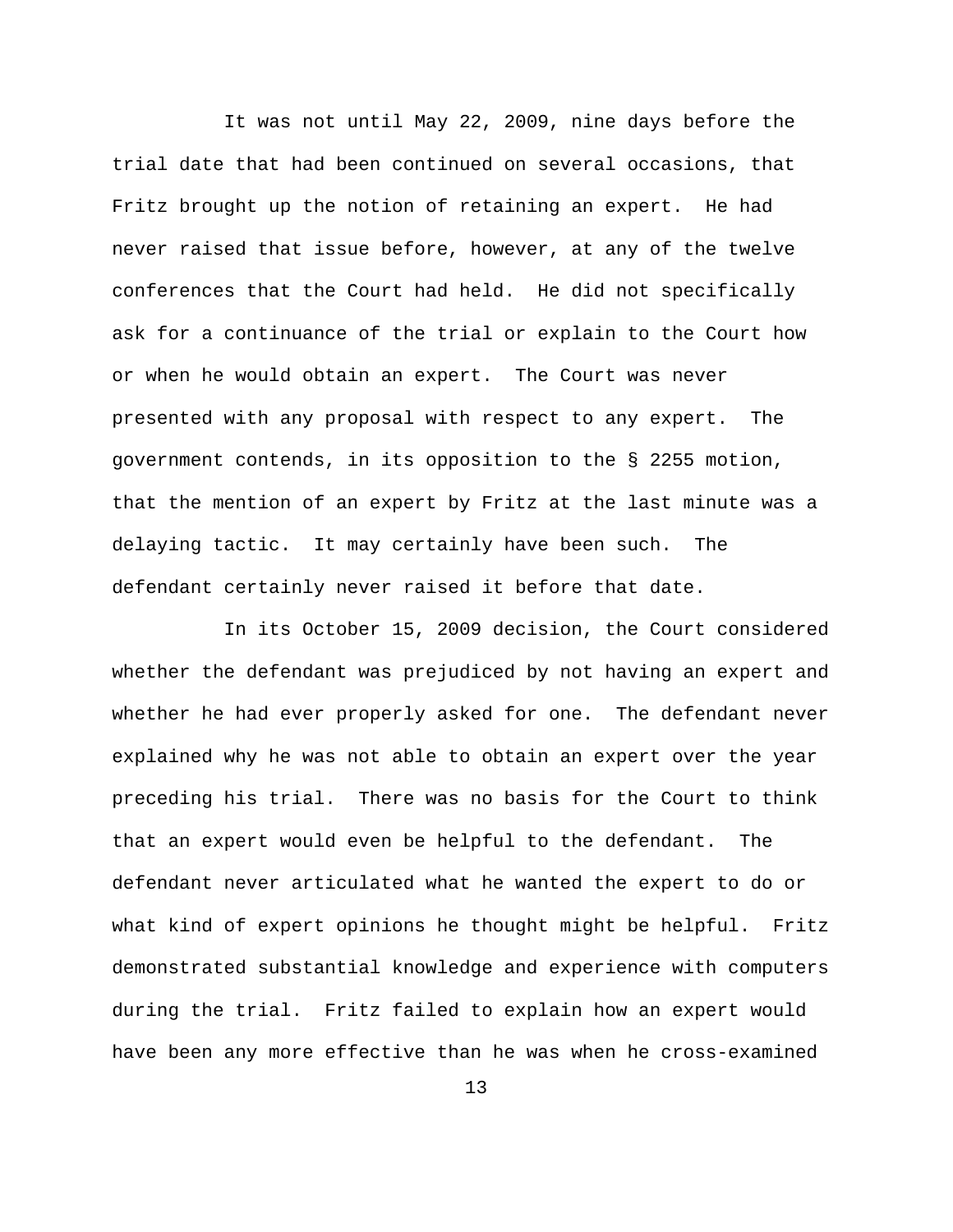the special agent with respect to the computer information provided in discovery, and therefore no prejudice exists here. See United States v. Richardson, No. 98-5548, 1999 WL 262435, at \*5 (E.D. Pa. May 3, 1999) (denying § 2255 motion that trial attorney was ineffective for failing to hire another expert because the defendant did not offer evidence that another expert would have concluded differently, and so no prejudice existed).

## b. Images and Videos

 As to the claim that appellate counsel was ineffective for failing to appeal the Court's admission of certain images and videos of children engaged in sexually explicit conduct, the images and videos were relevant because they helped prove that Fritz was guilty of the charged crimes. It showed and directly proved that Fritz knowingly possessed material showing children engaged in sexually explicit conduct. The government was entitled to prove its case by evidence of its own choice as long as it was admissible. The Court conducted an analysis under Federal Rule of Evidence 403 and found that the relevance was not outweighed by the prejudice. $^7$ 

 $^7$  Furthermore, Fritz only stipulated that the people depicted in the images and photographs were minors. He did not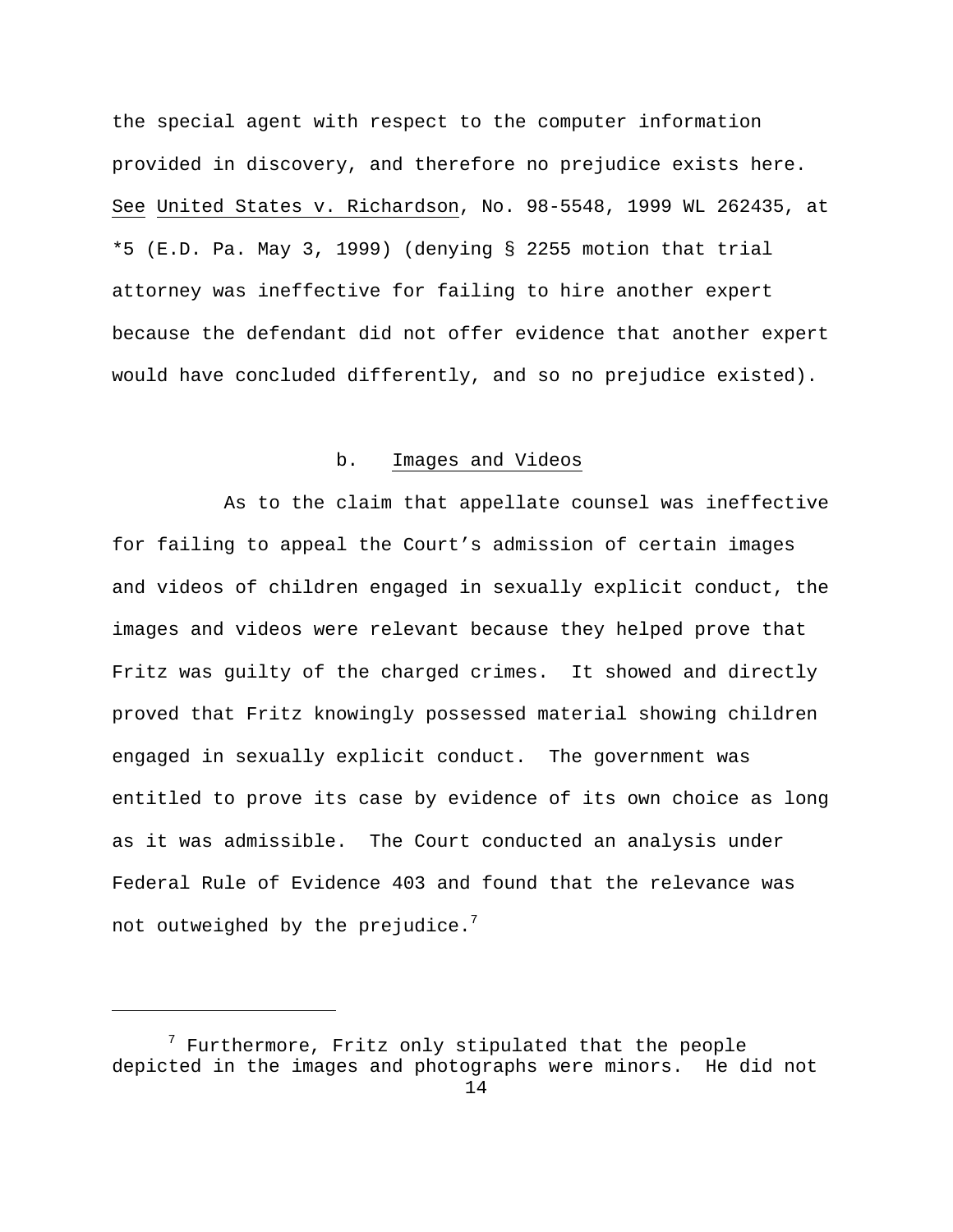The Court notes that no sound was used on the videos. The government displayed each of the images for only two to three seconds and each of the videos for approximately fifteen seconds. The Court also questioned jurors during voir dire about the nature of the case and whether they could be fair notwithstanding the images. The government showed seventeen of 789 photographs and five of 107 videos that were found on Fritz's computer.

### B. Motion for Appointment of a Computer Expert

 In the initial motion requesting a computer expert, Fritz attached a statement from Kimberly Collins, an investigator at the Federal Community Defenders Office, who reviewed the government expert's report. Def.'s Expert Motion, Ex. A, ECF No. 143-1. Although she states that she is "certainly not an expert in computer forensics," she recommends that an independent computer forensic analysis be completed. Id. Based on the issues highlighted by the investigator, Fritz requested that the Court appoint a forensic computer expert to examine his computer and issue a report on: (1) whether the evidence offered at trial about the dates and times the images

stipulate that the images depicted minors engaging in sexually explicit conduct.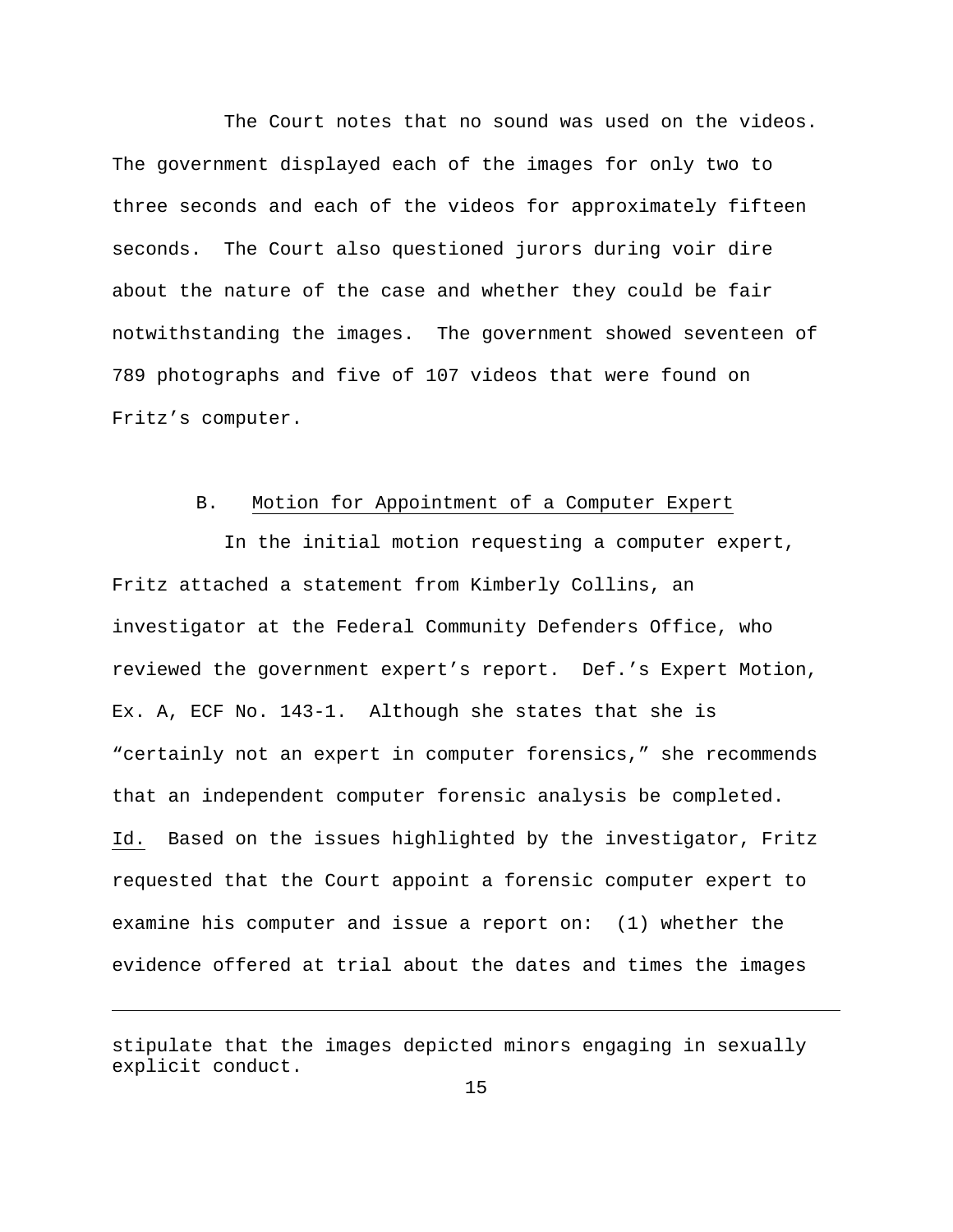were downloaded was reliable; (2) whether Fritz's computer as set to "send" the images he was charged with sending; (3) whether a computer virus may have been responsible for the downloaded images; (4) whether the images that Fritz was charged with downloading were, in fact, downloaded; and (5) any findings that dispute the testimony of Special Agent Michael Sullivan, the government's expert.

 In his amended motion, Fritz attaches an affidavit from Tami L. Loehrs, who Fritz states is a computer forensics expert. Ms. Loehrs was retained in September 2013. Ms. Loehrs reviewed the testimony of Special Agent Sullivan, and she concluded that multiple user accounts had access to Fritz's computer and that malware was found on the computer. She states that these conditions could have supported Fritz's defense at trial that others were responsible for the images found on his computer, but that there is a need to conduct an in-depth analysis of all the activity that occurred on the computer during the relevant dates and times. Def.'s Amended Expert Mot. at 3, ECF No. 154. Fritz therefore requests the appointment of a forensic computer expert to examine, report, and testify on the functioning of the computer in this matter.

 Some limited discovery is available to movants under § 2255. Rule 6(a) of the Rules Governing Section 2255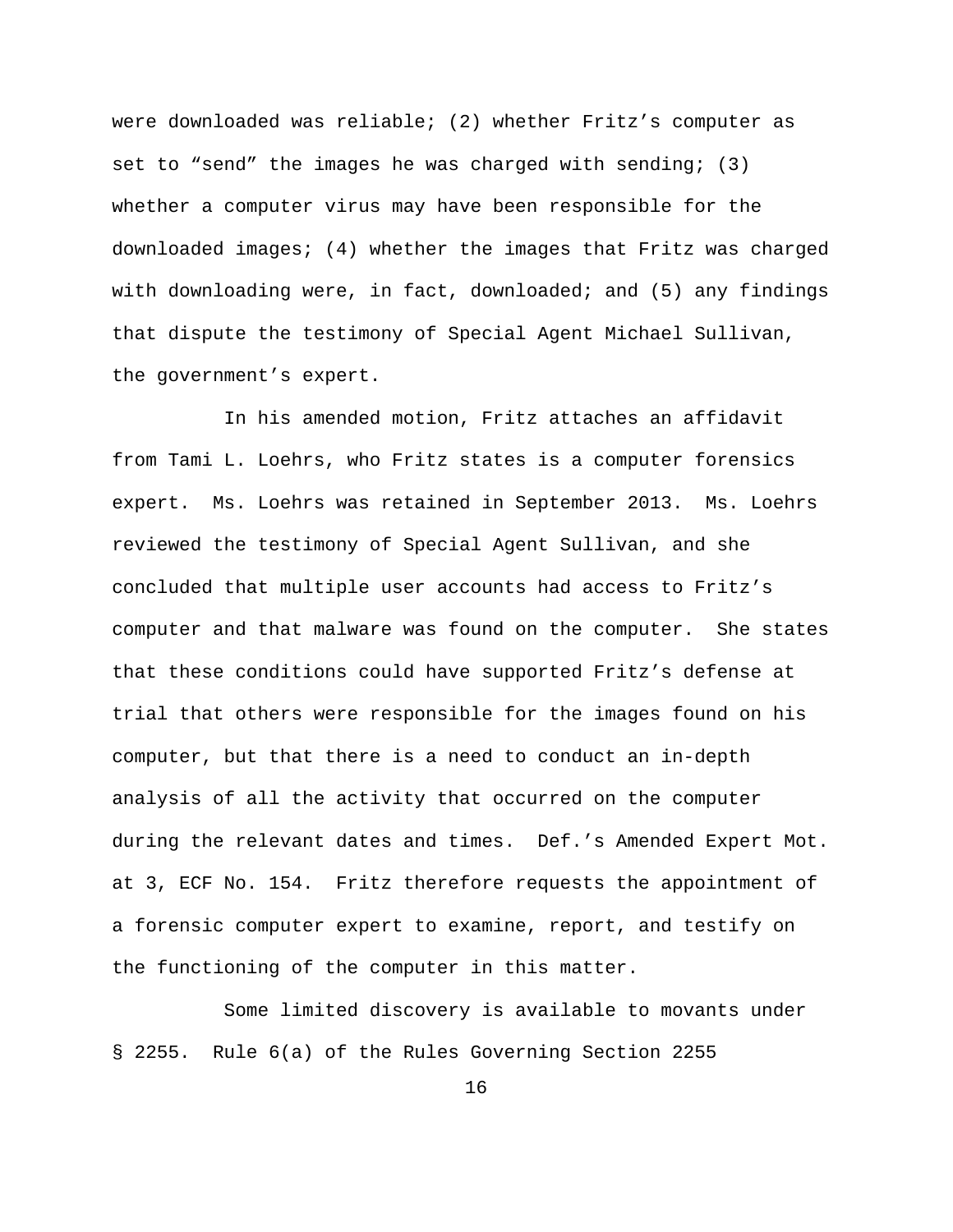Proceedings in the United States District Courts ("Section 2255 Rules") $^8$  allows either the defendant or the government to use the discovery devices available under the Federal Rules of Civil or Criminal Procedure if the Court authorizes such discovery "for good cause." 3 Wright & Welling, supra, § 634, at 728.

 A movant "may satisfy the 'good cause' standard by setting forth specific factual allegations which, if fully developed, would entitle him or her to the writ." Williams v. Beard*,* 637 F.3d 195, 209 (3d Cir. 2011). The defendant must point to "specific evidence that might be discovered that would support a constitutional claim." Marshall v. Hendricks, 103 F. Supp. 2d 749, 760 (D.N.J. 2000) (citing Deputy v. Taylor, 19 F.3d 1485, 1493 (3d Cir. 1994)), rev'd in part on other grounds, 307 F.3d 36 (3d Cir. 2002).

 Rule 6(a) requires Court authorization; there is no entitlement to discovery. It is not specific about what discovery methods should be used or how discovery procedures should be administered. A request for discovery must be accompanied by the reasons for the request, as well as proposed interrogatories and requests for admission and a list of any

 $8$ Rule 6 of the Section 2255 Rules is the same as Rule 6 of the Rules Governing Section 2254 Cases in the United States District Courts. Therefore, some law interpreting this rule is in the context of habeas cases and not just § 2255 motions.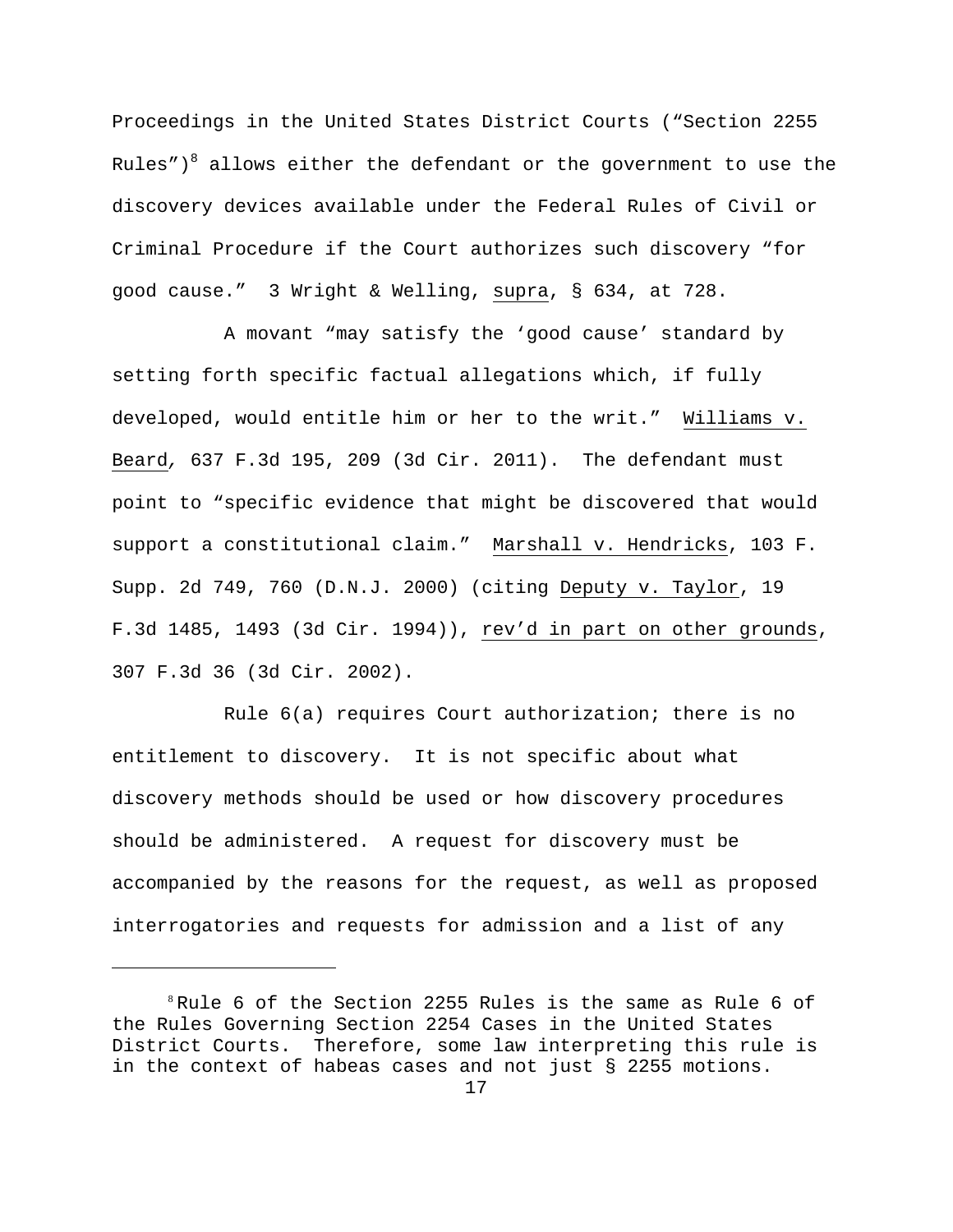requested documents. See 3 Wright & Welling, supra, § 634, at 729 (citing Smith v. United States, 618 F.2d 507, 509 (8th Cir. 1980)).

 The Court finds that Fritz cannot show good cause here because the results of a forensic examination by a computer expert would be largely irrelevant to whether the Court made a constitutional error in denying Fritz's request for an expert or whether Fritz's appellate counsel was ineffective in failing to argue that on appeal. Fritz is seeking an expert to support that someone else downloaded the images used to convict him. The forensic computer expert's report would then support Fritz's defense at trial, not his constitutional claims regarding due process or ineffectiveness.

 It is possible to demonstrate good cause to conduct discovery on a due process claim where the claim depends on post-trial scientific developments and independent expert analysis indicates that the trial testimony of the government's expert is fundamentally unreliable. See Han Tak Lee v. Glunt, 667 F.3d 397 (3d Cir. 2012). To the extent that the good cause standard could possibly be met here, Fritz's due process claim was procedurally defaulted, and therefore no good cause can be shown. See Webb v. Carroll, No. 02-583, 2003 WL 22299036, at \*14 (D. Del. Oct. 6, 2003) (denying motion for discovery,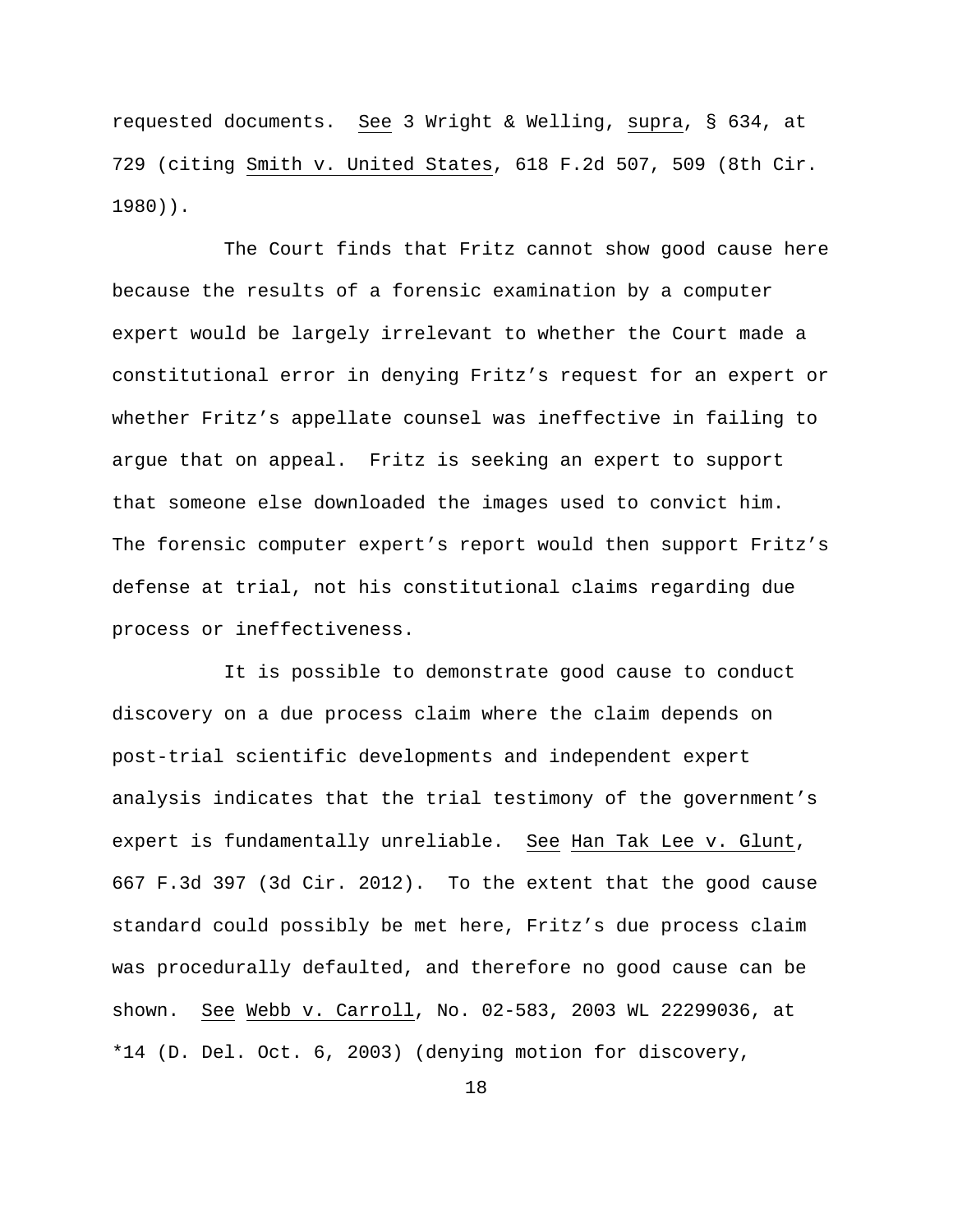including expert discovery, in habeas case because no good cause was shown where the related claims were found to be procedurally defaulted). Therefore, Fritz is not entitled to discovery, including expert discovery, under the Section 2255 Rules.

 Furthermore, to the extent that Fritz's request can be characterized as a request for "services other than counsel" under the Criminal Justice Act, the Court will deny this request. Pursuant to 18 U.S.C. § 3006A(e), an indigent defendant is entitled to "investigative, expert, or other services necessary for adequate representation" upon a finding that such assistance is necessary. The Court determines that assistance under the Criminal Justice Act is not necessary here. See Webb, 2003 WL 22299036, at \*14.

## III. Conclusion

 For the reasons stated above, the Court denies Fritz's § 2255 motion and his motions to appoint a computer expert. An appropriate Order shall issue.